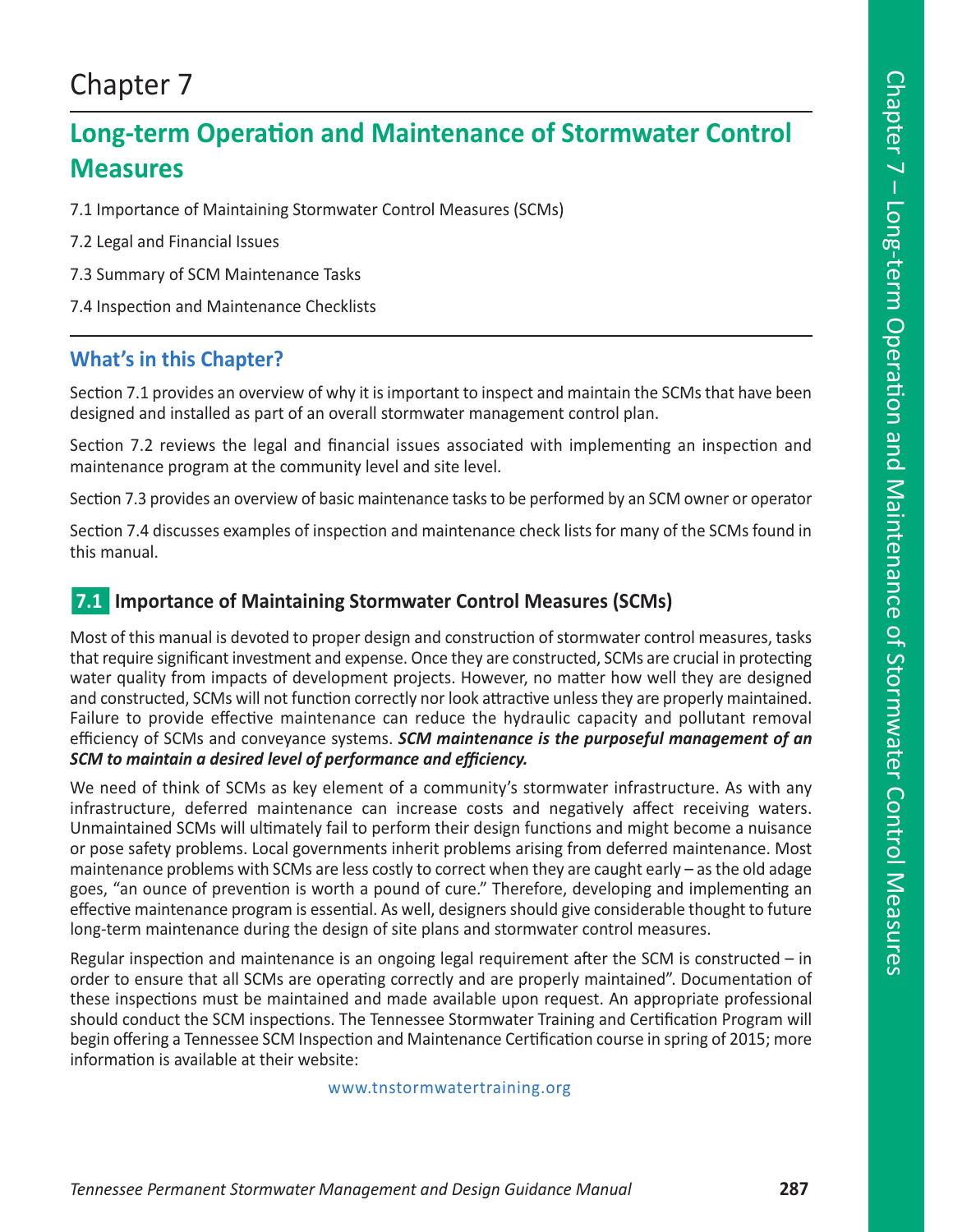This chapter will discuss the logistical issues associated with SCM inspection and maintenance as well as provide an overview of the tasks associated with maintaining SCMs. This chapter also discusses SCM design and construction considerations that affect maintenances and provides tips and sample checklists for conducting inspections. Each SCM section in this manual includes a table explaining the specific inspection and maintenance activities required to ensure proper functioning of the SCM.

# **7.2 Legal and Financial Issues**

### **7.2.1 SCM Maintenance Agreements**

All stormwater SCMs must be maintained in perpetuity, as required by local ordinance or other enforceable policy. Owners or operators of any SCM must develop and implement a maintenance agreement (or an equivalent document) addressing maintenance requirements. The agreement should allow the local authority, or its designee, to conduct inspections of the SCMs and also account for transfer of responsibility in leases and/or deeds. When inadequacies are discovered, the owner must initiate corrective action within 30 days of notification.

The agreement should also allow the local stormwater management authority, or its designee, to perform necessary maintenance or corrective actions neglected by the property owner/operator, and bill or recoup costs from the property owner/operator when the owner/operator has not performed the necessary maintenance within 30 days of notification. The local stormwater authority must conduct subsequent inspection (or obtain sufficient written and photographic evidence) to ensure completion of all required repairs.

## **7.2.2 Verification of Maintenance Responsibilities**

Owners or operators of any SCM must provide verification of maintenance to the local authority. Verification of maintenance by SCM owners is typically required either by ordinance regulation or contractual agreement, or should include one or more of the following as applicable:

- 1. The owner/operator's signed statement accepting responsibility for maintenance with a provision for transferring maintenance responsibility if the property is legally transferred to another party; and/or
- 2. Written conditions in the sales or lease agreement that require the recipient to assume responsibility for maintenance; and/or
- 3. Written project conditions, covenants and restrictions for residential properties assigning maintenance responsibilities to a home owner's association, or other appropriate group, for maintenance of runoff reduction and pollutant reduction stormwater SCMs; and/or
- 4. Any other legally enforceable agreement that assigns permanent responsibility for maintenance of runoff reduction and pollutant reduction stormwater SCMs, including, but not limited to a SCM permit tracking system developed by the local authority.

The signed and notarized Inspection and Maintenance Agreement should be filed with the appropriate Register of Deeds. The responsible party should keep a copy of the Inspection and Maintenance Agreement along with a current set of SCM plans at a known set location.

### **7.2.3 Owner or Operator Inspections**

In order to ensure that all SCMs are operating correctly and are properly maintained, owners or operators of SCMS are required, at a minimum, to:

- 1. Perform routine inspections to ensure that the SCMs are properly functioning. These inspections shall be conducted on an annual basis, at a minimum. These inspections shall be conducted by a person familiar with control measures implemented at a site. Owners or operators shall maintain documentation of these inspections.
- 2. Perform comprehensive inspections of all stormwater management facilities and practices. These inspections shall be conducted once every five years, at a minimum. Such inspections must be conducted by either a professional engineer or landscape architect. Complete inspection reports for these five year inspections shall include: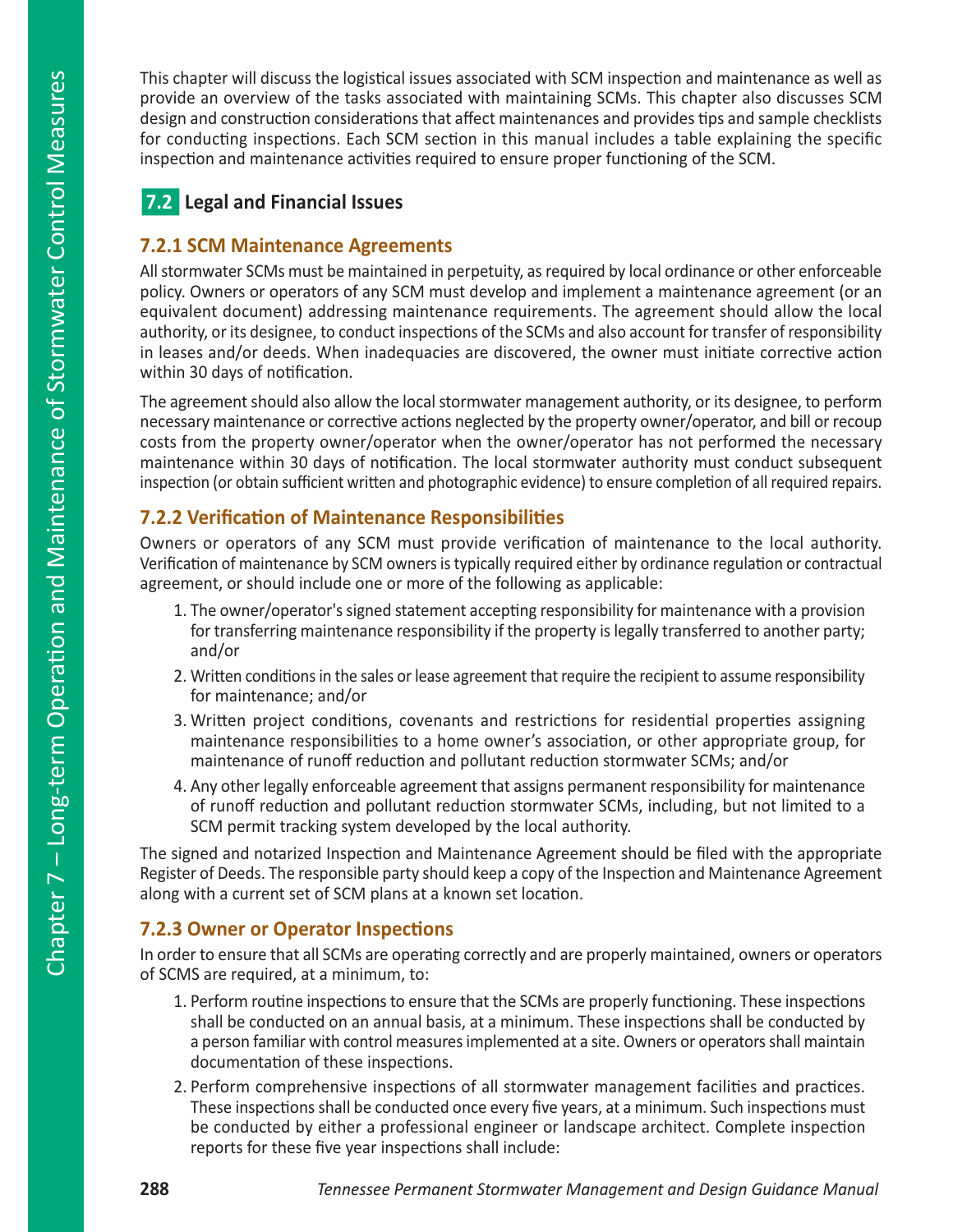- a. Facility type,
- b. Inspection date,
- c. Latitude and longitude and nearest street address,
- d. SCM owner information (e.g. name, address, phone number, fax, and email),
- e. A description of SCM condition including: vegetation and soils; inlet and outlet channels and structures; embankments, slopes, and safety benches; spillways, weirs, and other control structures; and any sediment and debris accumulation,
- f. Photographic documentation of SCMs, and
- g. Specific maintenance items or violations that need to be corrected by the BMP owner along with deadlines and re-inspection dates.

Sample inspection and maintenance provisions are included at the end of each SCM section. The most effective maintenance agreements are site-specific for the particular SCM components that are used on the site as well as any conditions that are unique to the site. Owners or operators must maintain documentation of these inspections, and make them available upon request.

| <b>Inspection Frequency</b>                                                     | <b>SCMs</b>                                                                                                                                                                                                    |
|---------------------------------------------------------------------------------|----------------------------------------------------------------------------------------------------------------------------------------------------------------------------------------------------------------|
| Monthly and within 24 hours after every storm<br>event greater than 1.0 inch.   | Stormwater wetlands<br>Wet detention basins<br>Bioretention cells                                                                                                                                              |
| Quarterly and within 24 hours after every storm<br>event greater than 1.0 inch. | Level spreaders<br>Infiltration devices<br>Sand filters<br>Extended dry detention basins<br>Permeable pavement<br>Rooftop runoff management<br>Filter strips*<br>Grassed swales*<br>Restored riparian buffers* |

#### **Table 7.1: Recommended Inspection Frequency for SCMs.**

*\* Although it is recommended that these devices be inspected quarterly, mowing will usually be done at more frequent intervals during the growing season.*

To summarize Table 7.1, practices that include vegetation in a highly engineered system are recommended to be inspected monthly and after large storm events to catch any problems with flow conveyance or vegetative health before they become serious. It is recommended that all other SCMs be inspected quarterly and after large storm events.

#### **7.2.4 Maintenance Responsibilities**

As stated in the previous section, maintenance is usually the responsibility of the owner, which in most cases is a private individual, corporation, or homeowners association. Simple maintenance items such as minor landscaping tasks, litter removal, and mowing can be done by the owner, or can be incorporated in conventional grounds maintenance contracts for the overall property.

Although a nonprofessional can undertake many maintenance tasks effectively, a professional (professional engineer or registered landscape architect) must be consulted once every five years, at a minimum, to ensure that all needs of the SCM facility are met. Some elements that can need professional review and consultation include structure, outlets, and embankments/dams, as well as plant health. Some developing problems may not be obvious to the untrained eye.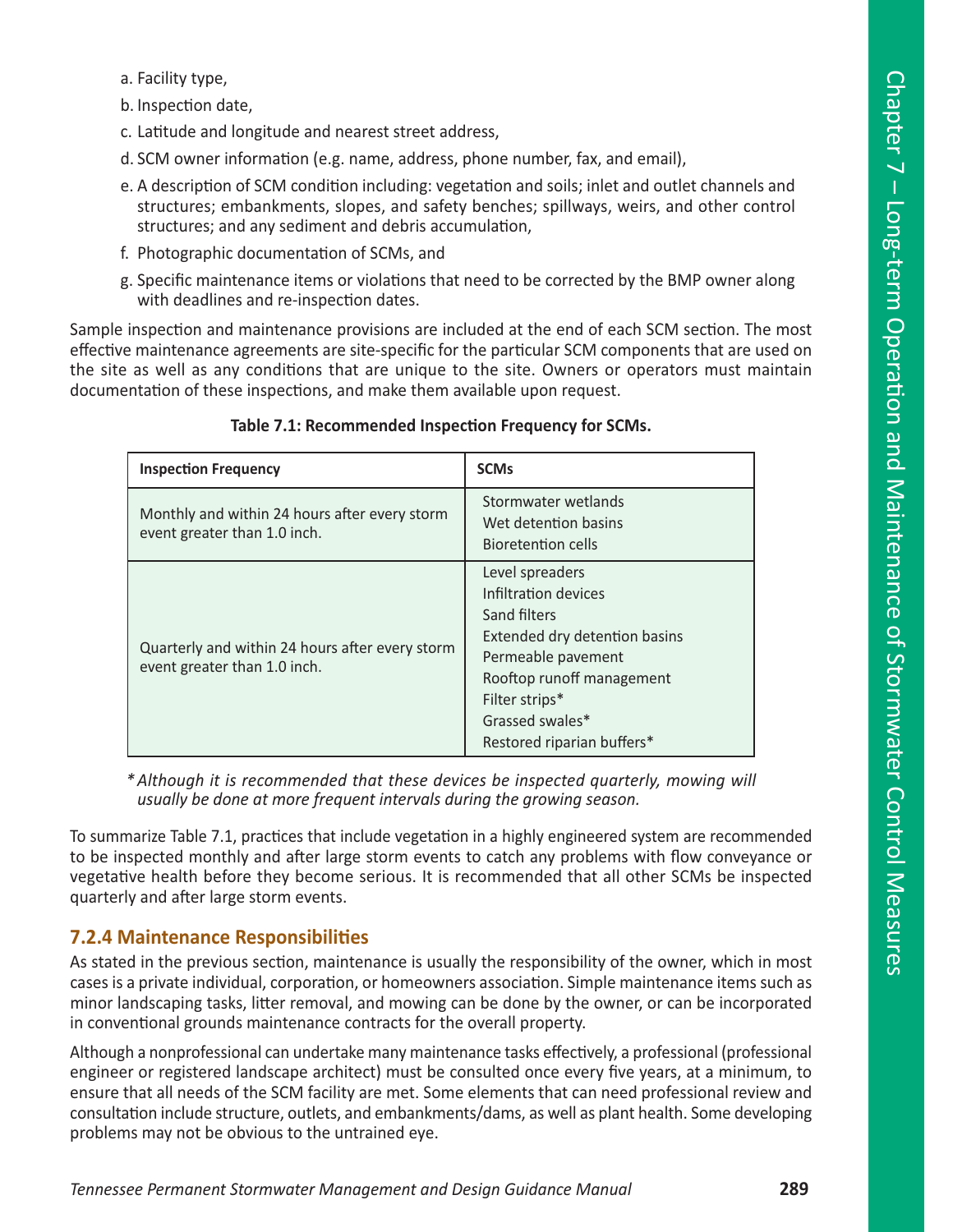In addition, it is advisable to have professionals do the more difficult or specialized work. Filling eroded areas and soil-disturbing activities, such as re-sodding or replanting vegetation, are tasks that are best assigned to a professional landscaping firm. If the work is not done properly the first time, not only will the effort have been wasted, but also the facility may have been damaged by excessive erosion. Grading and sediment removal are best left to professional contractors.

#### **7.2.5 Providing for Maintenance Expenses**

The expenses associated with maintaining a SCM are highly dependent on the SCM type and design. However, the most important factor that determines the cost of SCM maintenance is the condition of the drainage area upstream of the SCM. If a drainage area conveys a high load of sediment and other pollutants to a SCM, the costs of maintaining the SCM will increase dramatically. Preventing pollution in the drainage area as much as possible will reduce the costs of SCM maintenance.

A funding mechanism should be created and regularly funded with an amount that provides enough money to pay for the maintenance expenses over the lifetime of the SCM. One option is to establish an escrow account, which can be spent solely for sediment removal, structural, biological or vegetative replacement, major repair, or reconstruction of the SCMs. In the case of a residential subdivision, the escrow account could be funded by a combination of an initial payment by the developer and regular contributions by the homeowners' association.

Routine Maintenance costs are relatively easy to estimate, and include the expenses associated with the following activities and tasks:

- Conducting SCM inspections at the one and five year required minimums as detailed in Section 4.2.5.7 of the MS4 Permit and as recommended in Table 7.1.
- Maintaining site safety, including any perimeter fences and other access inhibitors (trash racks or pipe grates).
- Removing trash.
- Removing sediment that has accumulated in any components of the SCM.
- For infiltration-type systems, maintaining the filtering media and cleaning or replacing it when necessary.
- Restoring soils to assure performance.
- Pruning woody vegetation.
- Replacing dead vegetation.
- Stabilizing any eroding side slopes.
- Repairing damaged or eroded outlet devices and conveyance systems.
- Repairing embankments, dams, and channels due to erosion or rodents.

Emergency maintenance costs are more difficult to estimate. They depend on the frequency of occurrence and the nature of the problem, which could vary from erosion problems to complete failure of a structure.

## **7.3 Summary of SCM Maintenance Tasks**

#### **7.3.1 Emergency Maintenance**

Maintenance after floods and other emergencies requires immediate mobilization. It can include replanting and repairs to structures. Living systems are likely to need at least minor repairs after emergencies. Following an emergency such as a flood, standing water may pose health risks because of mosquitoes. Mosquito control should be considered if it becomes a problem.

For all installations obstructions and debris deposited during storm events should be removed immediately. Exceptions include debris removal that provides habitat and does not damage vegetation or divert currents to, from, or in the SCM. In fact, because of the high quality of habitat that can be found in woody debris, careful re-positioning rather that complete removal may be desirable. Educating adjacent property owners about the habitat benefits of debris and vegetation can decrease requests for removal.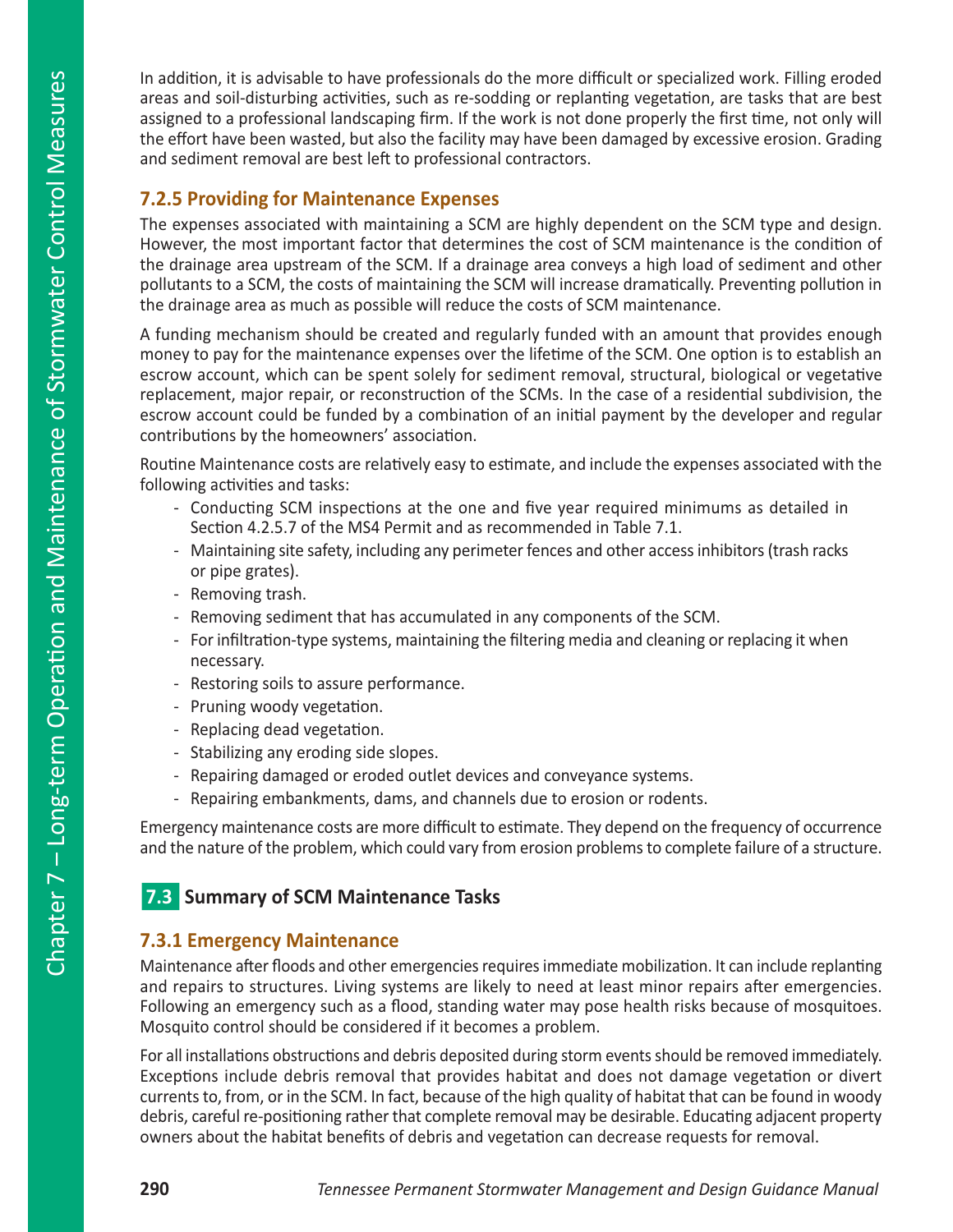Formations of sinkholes or other evidence of subsidence within an SCM footprint or its drainage pathways indicates failure of the SCM. The practice should be repaired as soon as feasible after the first observation, using appropriate engineering techniques. (e.g., VDOT IIM228 – *Sinkholes: Guidelines for the Discharge of Stormwater at Sinkholes; WVDEP, 2004; MDE, 2000; etc.).* 



**Figure: 7.1 Sinkhole Collapse in SCM.** 

#### **7.3.2 Routine Debris and Litter Removal**

Trash removal is an integral part of SCM maintenance. Generally, a "spring cleanup" is needed to remove trash from all surface SCMs. Subsequently, trash removal is to be performed as required, based on observations during regular inspections. Special attention should be given to removing floating debris, which can clog the outlet device or riser. Regularly removing debris and litter is well worth the effort and can be expected to help in the following ways:

- Reduces the chance of clogging outlet structures, trash racks, and other facility components.
- Prevents damage to vegetated areas.
- Reduces mosquito breeding areas.
- Maintains facility aesthetics.
- Reduces conditions for excessive surface algae.
- Reduces the likelihood of stagnant pool formations.

#### **7.3.3 Stability and Erosion Control**

The best way to promote soil stability and erosion control is to maintain a healthy ground cover in and around the SCMs. Areas of bare soil quickly erode, potentially clogging the facility with sediment and threatening its integrity. Therefore, bare areas must be stabilized as quickly as possible. Newly seeded areas should be protected with mulch and/or an erosion control blanket is securely staked. For SCMs that rely on filtration, such as bioretention facilities, it is critical that adjacent soils do not contaminate the selected filter media during or after construction. If the site is not permanently stabilized with vegetation when the filter media is installed, the best design practice is to specify sod or other robust erosion control practices for all slopes in and immediately around the SCM.

Erosion is quite common in or around the inlets and outlets of SCM facilities and should be repaired as soon as possible. Erosion control efforts should also extend to areas immediately downstream of the SCM.

The roots of woody vegetation (e.g. young trees and shrubs) can cause embankments to be unstable. Consistent mowing of the embankment controls stray seedlings that take root. Growth of trees and shrubs further away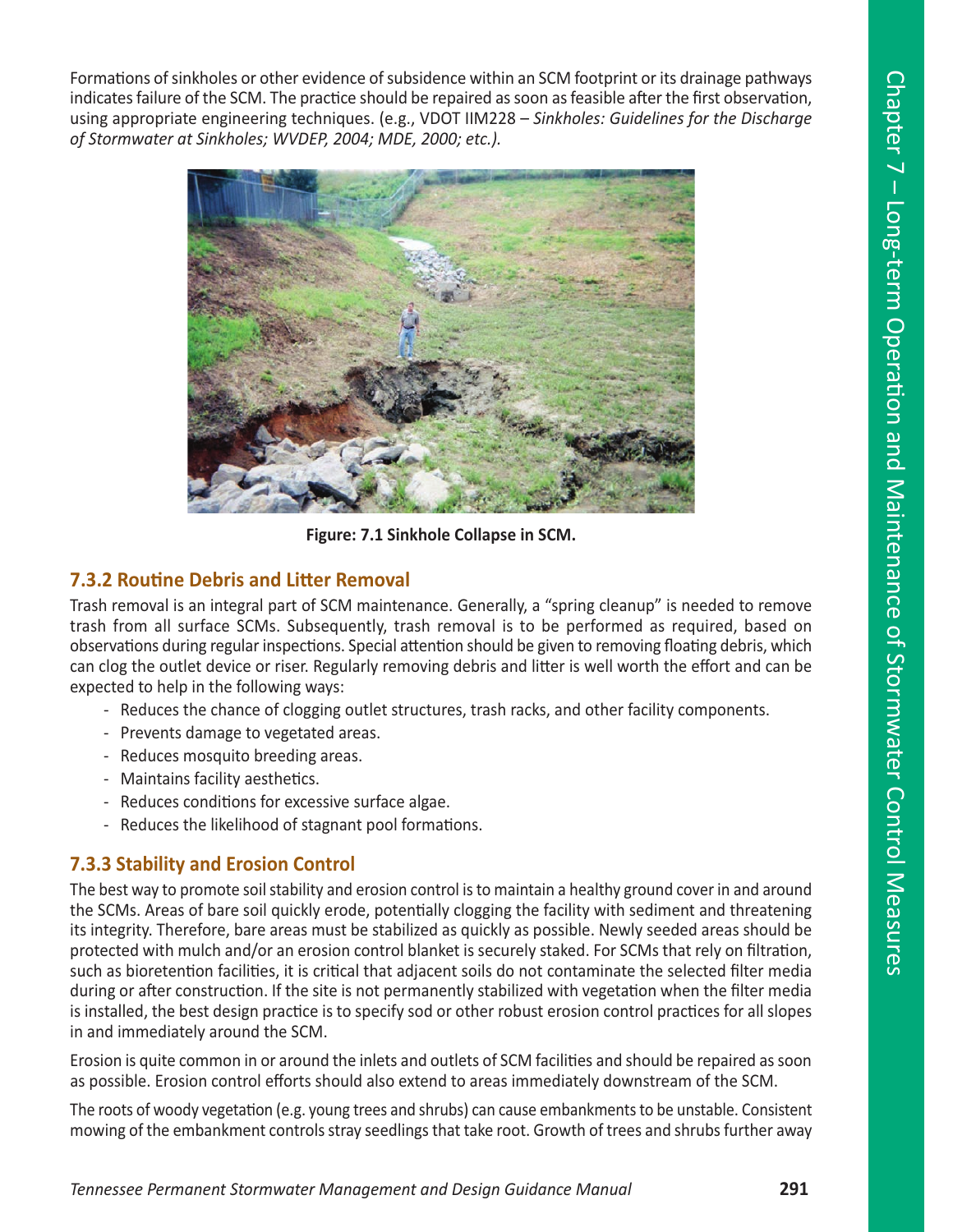from the embankment should not pose a threat to the stability of the embankment and can provide important runoff filtering benefits. Trees and shrubs should not be planted within maintenance and access areas.

Animal burrows also diminish the structural integrity of an embankment. Muskrats, in particular, burrow tunnels up to 6 inches in diameter. Efforts should be made to control animal burrowing. Burrows should be filled as soon as possible.

Finally, subsidence can result in sinkholes on embankments or basin and channel bottoms. Subsidence is not solely related to karst areas. The presence of subsidence or sinkholes anywhere within the SCM perimeter or along the treatment train can short-circuit the stormwater management system, and it should always be considered a criterion for SCM failure that must be addressed and corrected as soon as possible.

#### **7.3.4 Sediment Removal and Disposal**

Sediment gradually accumulates in SCMs and must eventually be removed. However, removal intervals vary so dramatically among facilities that no "rules of thumb" are applicable. The required frequency of sediment removal is dependent on many factors, including the following:

- The type of SCM;
- The design storage volume (e.g. if the active and permanent pool storage is oversized for sediment storage);
- The characteristics of the upstream catchment area (e.g. land use; level of imperviousness; upstream construction activities and effectiveness of sediment and erosion control activities);
- Municipal practices (e.g. winter weather roadway sanding and salting etc.) in the contributing drainage area.

Before installing a SCM, the designers should estimate the lifetime sediment accumulation that the SCM will have to accommodate. Several time periods may be considered, representing expected changes in land use in the watershed. To estimate sediment accumulation, an estimate of the long term sediment load from upstream must be calculated. Then an estimate of the SCM's sediment removal efficiency must be determined. The analysis of watershed sediment loss and SCM efficiency can be expedited by using a sediment delivery computer model.

The frequency of sediment removal is then based on the sediment accumulation rate versus the amount of sediment storage volume that is inherently provided in the SCM without affecting treatment efficiency or stormwater storage volume. Again, the frequency of sediment removal is SCM site-specific. It could be as often as every 2 years, or as long as 15-25 years. The volume of sediment that must be removed and disposed of each dredging cycle is the volume calculated above multiplied by any density or dewatering factors, as appropriate.

Sediment removal is usually the largest single cost of maintaining a SCM facility, so the necessary funds should be allocated in advance. Since sediment removal costs are so site specific and dependent on disposal plans, it is difficult to provide good estimates. Actual estimates should be obtained during the design phase of the SCM. The estimates should include: mobilization expenses, sediment removal expenses, material transport expenses (if applicable), and disposal expenses (if applicable).

Wet sediment is more difficult and expensive to remove than dry sediment. Ideally, the entire facility can be drained and allowed to dry sufficiently so that appropriate equipment can operate on the bottom. Provisions for draining permanent pools should be incorporated in the design of water impoundments, where feasible. Also, low-flow channels and outlets should be included in all SCMs in order to bypass stormwater flow during maintenance. However, in many impoundments periodic rainfall keeps the sediment soft, preventing access by equipment. In these cases, sediment may have to be removed from the perimeter by using backhoes, grade-alls or similar equipment.

Underground or proprietary SCMs – such as vaults, chambers, and other structures that require accumulated material to be pumped out – require special consideration. For such facilities, inspection and maintenance staff may be required to have confined-space training to satisfy OSHA safety requirements. Also, some types of proprietary devices require more frequent maintenance in order to perform as designed. Maintenance contracts are essential when such SCMs are specified on plans.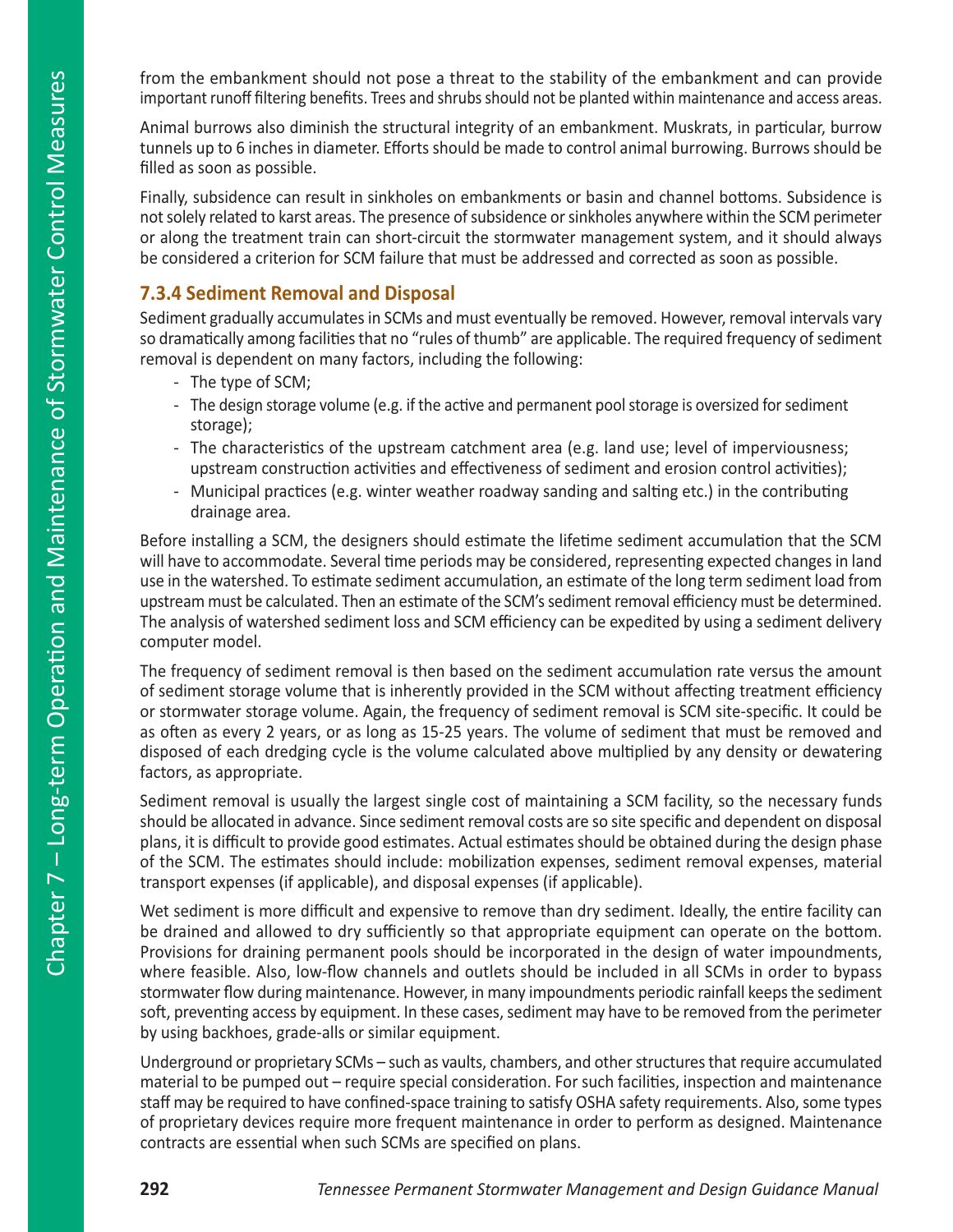At sites where sediment loads are expected to be high, designers should designate a dewatering and storage area on the site. This area must be located outside of the floodplain. If such a disposal area is not set aside, transportation and landfill tipping fees can greatly increase cost of the SCM maintenance, espically if disposal of wet sediment is not allowed in the local landfill. If on-site storage is not feasible, sediment can be used elsewhere after dewatering, unless the material was generated from a stormwater hot spot (e.g. a gasoline station). In this case, a Toxicity Characteristic Leachate Procedure (TCLP) or other analysis should be performed on the removed sediment to determine if it meets the criteria of a hazardous waste, which requires special handling and disposal. If the waste is not hazardous waste and is going to be managed as a solid waste, other testing may be required by a receiving facility.

Sediment removed from an SCM requires proper disposal, which must be carefully planned. Some pumpouts result in waste material that is composed of both liquids and solids. Wastewater plants usually will do not accept wastewater with solids, and landfills usually do not accept any liquids or saturated sediments. Therefore, sediment removal activities must result in a waste material that meets the various disposal requirements. State and local waste disposal requirements should be consulted for information pertaining to the exact parameters and acceptable levels for different disposal options. Generally, sediment removal from SCMs will not be contaminated to the point that it should be classified as a hazardous waste. However, all sediment removed from SCMs should be tested to determine the proper disposal option. Most private laboratories are familiar with waste disposal regulations and can test sediment samples with these in mind. Generally, there are three sediment disposal options:

- **On-Site Disposal.** On-site disposal allows the sediment to be disposed of on any land area that is not regulated (i.e., land other than floodplain, buffer zone, etc.) During the site planning process, when determining land requirements for stormwater control measures, land can be set aside for on-site disposal of sediment removed from the various SCMs during maintenance. The areas that are used for sediment disposal should be landscaped after each sediment removal operation, in order to stabilize the soil and provide a natural appearance.
- **Off-Site Disposal.** Off-site disposal is often preferred by developers and local governments. Offsite disposal does not reduce the developable area, landscaping/grading does not have to be performed, and there are no perceived liability/health concerns with respect to the surrounding landowners. Off-site disposal can mean disposal at a landfill or disposal at another area undergoing filling. The decision of where the material is deposited depends on the quality of the sediments and the availability of and distance to the alternative fill areas.
- **Hazardous Waste Disposal.** Although sediment removed from SCMs is expected to contain some contaminant's (metals, bacteria, nutrients), the levels of pollutants involved are typically not sufficient for it to be classified as hazardous waste. Hazardous waste must be deposited at a hazardous waste facility. Transportation costs and disposal fees are expensive for hazardous waste, since licensed hauler must be used to transport the material and the number of accessible hazardous waste receiving facilities may be limited in number and distance.

#### **7.3.5 Maintenance of Mechanical Components**

Each type of SCM may have mechanical components that need periodic attention. For example, valves, sluice gates, fence gates, locks, and access hatches should be functional at all times. The routine inspection, exercising, and preventive maintenance for each mechanical component should be included on a routine inspection/maintenance checklist.

#### **7.3.6 Vegetation Maintenance**

Vegetation maintenance is an important component of any stormwater maintenance program. The grasses and plants in all SCMs, but particularly in vegetative SCMs such as filter strips, grass swales, restored riparian buffers, bioretention facilities, and constructed stormwater wetlands, require regular attention. The development of distressed vegetation, bare spots and rills, indicate that a SCM is not functioning properly. Problems can have many sources, such as:

- Excessive sediment accumulation, which clogs the soil pores and produces anaerobic conditions.
- Nutrient deficiencies or imbalances, including pH and potassium.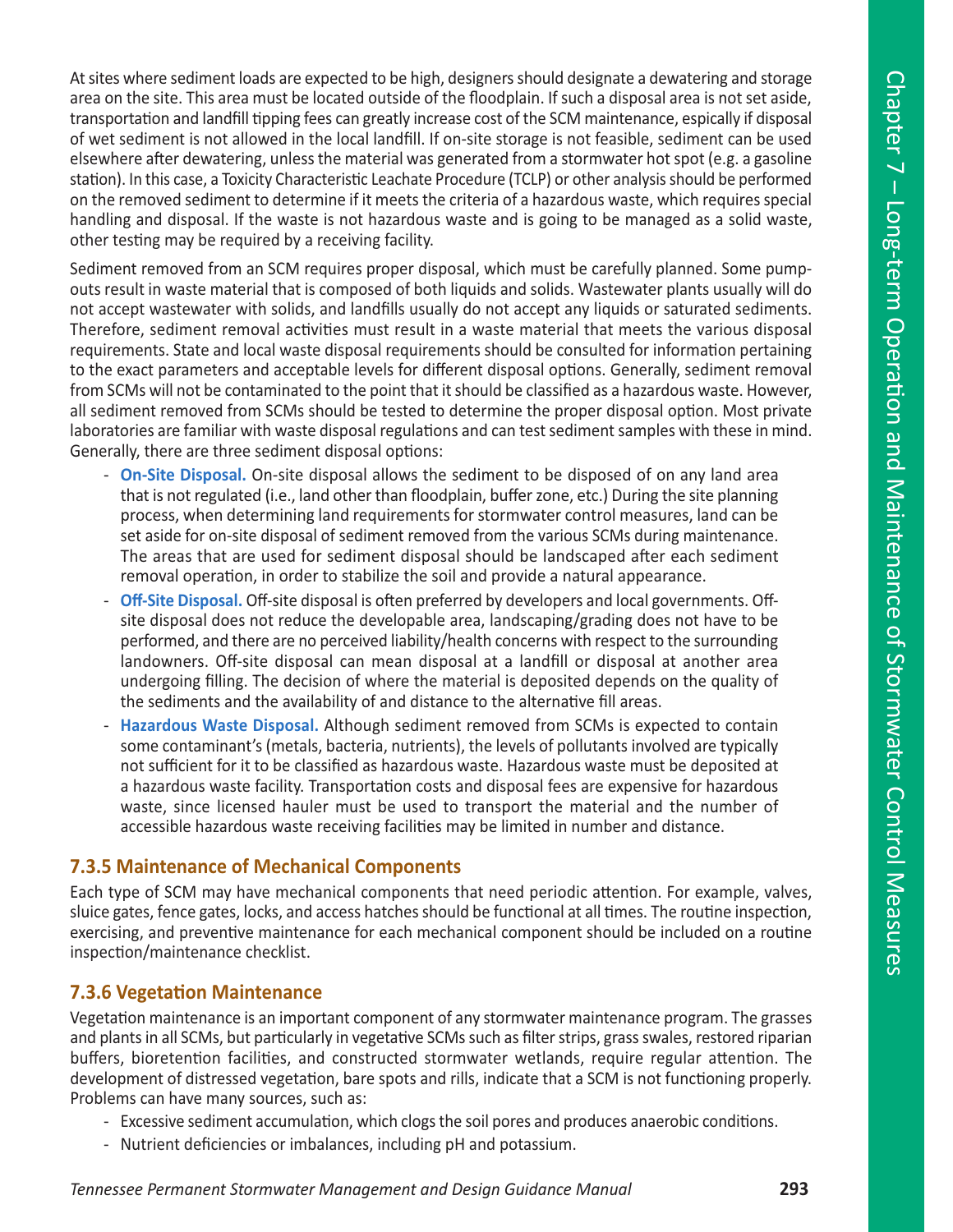- Water-logged conditions caused by reduced soil drainage or high seasonal water table.
- Invasive species.

The soil in vegetated areas should be tested every other year and adjustments made to sustain vigorous plant growth with deep, well-developed root systems. Aeration of soils is recommended for filter strips and grassed swales where sediment accumulation rates are high. Ideally, vegetative covers should be mown infrequently, allowing them to develop thick stands of tall grass and other plant vegetation. Also trampling from pedestrian traffic should be prevented.

Areas immediately up and downstream of some SCM plantings often experience increased erosion. Although properly designed, located, and transitioned installations experience this effect to only a minor degree, all erosion should be repaired immediately to prevent spreading. Live stakes, live fascines and other soil bioengineering techniques, possibly in combination with geotextiles, can be applied to eroded areas in natural drainage ways with minor grading.

Table 7.2 describes some specific vegetation maintenance activities at various types of SCMs. It is important to note that there are specific requirements related to certain management practices that must be followed, such as those preformed in buffers. In addition, any vegetation that poses threats to human safety, buildings, fences, and other important structures should be removed. Finally, vegetation maintenance activities naturally change as the vegetation matures after construction.

| <b>Maintenance</b><br><b>Activity</b> | <b>Instructions</b>                                                                                                                                                                                                                                                                                                                                                                                                                                                          |
|---------------------------------------|------------------------------------------------------------------------------------------------------------------------------------------------------------------------------------------------------------------------------------------------------------------------------------------------------------------------------------------------------------------------------------------------------------------------------------------------------------------------------|
| Replacement<br>of Dead Plants         | All dead plants should be removed and disposed of in an environmentally friendly manner.<br>Before vegetation that has failed on a large scale is replaced, the cause of such failure should<br>be investigated. If the cause can be determined, it should be eliminated before any replanting.                                                                                                                                                                              |
| Fertilization                         | The objective of fertilizing at a SCM is to secure optimum vegetative growth rather than yield<br>(often the objective with other activities such as farming). Infertile soils should be amended<br>before installation and then fertilized periodically thereafter. Fertilizer can be composed of<br>minerals, organic matter (manure), compost, green crops, or other materials.                                                                                           |
| Irrigation/<br>Watering               | Watering of the vegetation can often be required during the germination and establishment<br>of the vegetation, as well as occasionally to preserve the vegetation through drought<br>conditions. This can typically be accomplished by pumping water retained in the SCM or<br>from the stream, installing a permanent irrigation system or frost-proof hose bib, or using<br>portable water trucks.                                                                        |
| <b>Mulching</b>                       | Mulching should be used to maintain soil temperature and moisture, as well as site<br>aesthetics. A half-inch layer is typically adequate. Ideally, mulch should be removed before<br>winter to prevent an infestation of rodents.                                                                                                                                                                                                                                           |
| Weeding                               | Weeding is often necessary in the first growing season, particularly if herbaceous grasses are<br>out-competing the young woody vegetation growth. The need for weeding may be largely<br>eliminated by minimizing the amount of seed used for temporary erosion control. Weeding<br>may also be required if, over time, invasive or undesirable species are entering the site and<br>outcompeting plants that are specifically involved in the treatment of the stormwater. |
| Cultivating/<br>Hoeing                | Hoeing is often required to loosen overly compacted soil and eliminate weeds that compete<br>with the desirable vegetation.                                                                                                                                                                                                                                                                                                                                                  |
| Pruning                               | Pruning is used to trim to shape and remove dead wood. It can force single shoot shrubs and<br>trees to assume a bushier configuration.                                                                                                                                                                                                                                                                                                                                      |

#### **Table 7.2: Vegetation Maintenance for SCMs.**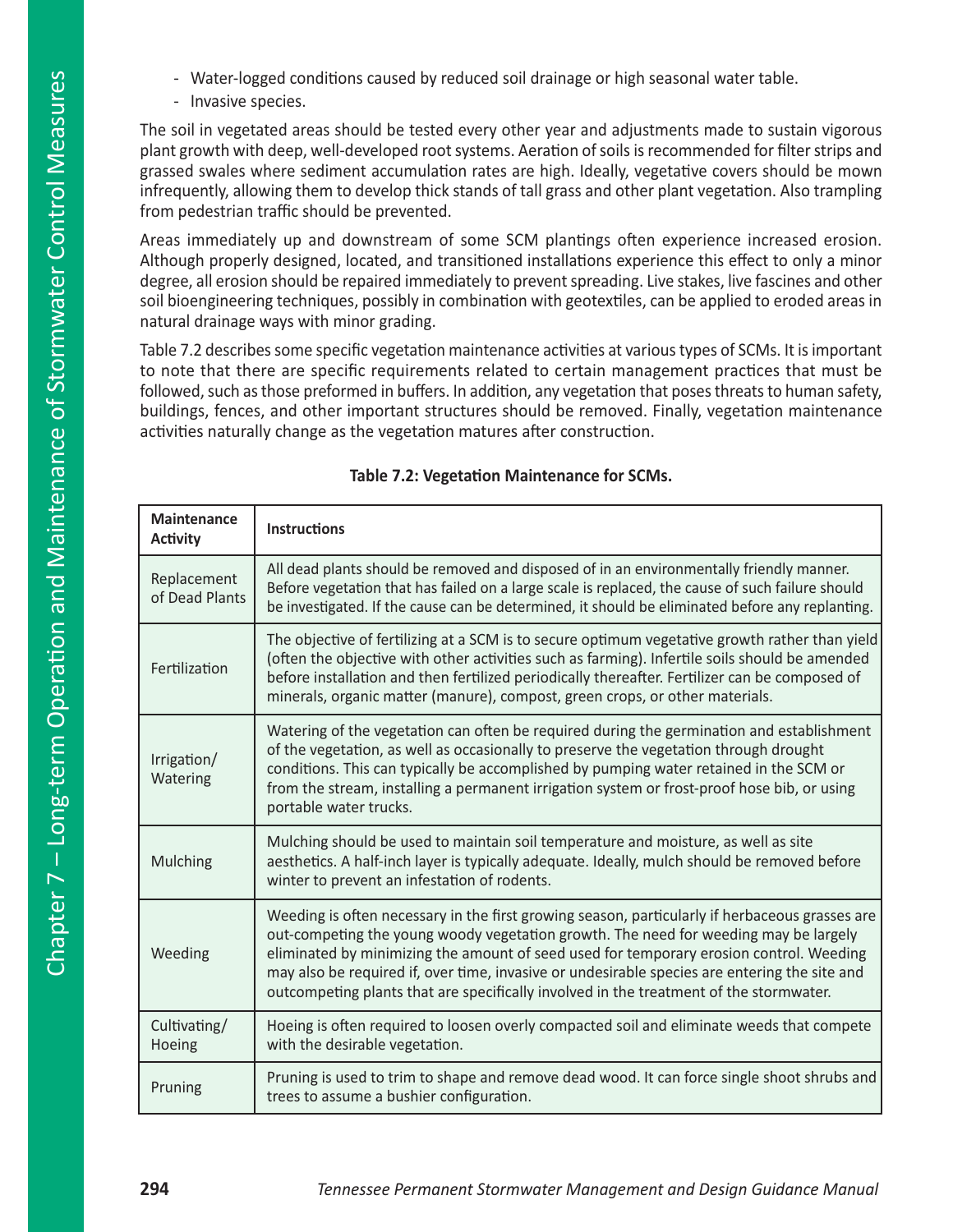| <b>Maintenance</b><br><b>Activity</b>                          | <b>Instructions</b>                                                                                                                                                                                                                                                                                                                                                                                                                                                                                                                                                                                                                                               |
|----------------------------------------------------------------|-------------------------------------------------------------------------------------------------------------------------------------------------------------------------------------------------------------------------------------------------------------------------------------------------------------------------------------------------------------------------------------------------------------------------------------------------------------------------------------------------------------------------------------------------------------------------------------------------------------------------------------------------------------------|
| Thinning                                                       | Thinning dense brush may be necessary for particular species to thrive, increase the vigor of<br>individual specimens, to reduce flow obstructions, and to increase the ability of<br>maintenance staff to access the entire SCM. Tall maturing trees, for the most part, have no<br>place in a SCM (except for buffers) and should be removed as soon as possible.                                                                                                                                                                                                                                                                                               |
| <b>Staking</b>                                                 | Saplings of tall trees planted in or near the SCM may require staking. Care should be taken<br>not to damage the tree's roots with stakes. Stakes should be kept in place for 6 to 18<br>months, and the condition of stakes and ties should be checked periodically.                                                                                                                                                                                                                                                                                                                                                                                             |
| Wound<br><b>Dressing</b>                                       | The wounds on any trees found broken off or damaged should be dressed following<br>recommendations from a trained arborist.                                                                                                                                                                                                                                                                                                                                                                                                                                                                                                                                       |
| <b>Disease</b><br>Control                                      | Based on monitoring observations, either insecticides or (preferably) organic means of pest<br>and fungal control should be used.                                                                                                                                                                                                                                                                                                                                                                                                                                                                                                                                 |
| Protection<br>from Animals<br>and Human<br><b>Foot Traffic</b> | Fencing and signage should be installed to warn pedestrians and to prevent damage due to<br>trampling. These measures are often most necessary during the early phases of installation<br>but may be required at any time. Measures for controlling human foot traffic include signs,<br>fencing, floating log barriers, impenetrable bushes, ditches, paths, and piled brush. Wildlife<br>damage is caused by the animals browsing, grazing, and rubbing the plants. The use of<br>chemical wildlife repellents should be avoided. Fences and meshes can be used to deter<br>entry to the SCM. Tree tubes can be used to prevent damage to individual specimens. |
| Mowing                                                         | Mowing of perennial herbaceous grasses and wildflowers, especially once seed heads have<br>set, promotes redistribution of seed for this self-sustaining system. Mowing should be<br>carefully controlled, however, especially when performed for aesthetics. As adjacent<br>property owners and customers in general learn more about SCMs, their vision of what is<br>aesthetically pleasing can change. Grasses, in healthy herbaceous stands, should never be<br>mown more than once per year.                                                                                                                                                                |

#### **7.3.6.1 Grass Cutting**

Generally, grass-cutting should be limited or eliminated around SCM facilities. Allowing grass to grow tends to enhance water quality and provides other benefits for wet facilities. Short grass around a wet stormwater facility provides ideal habitat for nuisance species such as geese. Allowing grass to grow is an effective means of discouraging geese. Grass cutting is one maintenance activity that is undertaken solely to enhance the perceived aesthetics of the facility. The frequency of grass cutting depends on surrounding land uses, local municipal or HOA by-laws, and public or peer pressure. In view of the various influences, grass cutting should be done as infrequently as possible but with sensitivity to the aesthetic concerns of nearby residents.

Grass around wet facilities should not be cut to the edge of the permanent pool. As a safety precaution, cutting should be done parallel to the shoreline with grass clippings being ejected upland, in order to avoid adding organic matter to the pond.

#### **7.3.6.2 Weed Control**

Weeds are generally defined as any kind of vegetation which is unwanted in a particular area. In terms of SCMs, weeds are generally invasive species which cannot provide the intended function of the planting strategy, or other non-invasive species such as purple loosestrife, the spread of which is undesirable. Local weed control rules should be consulted for local requirements. Weed control may be required annually or more frequent as determined by inspection of the SCMs.

Ideally, weeding should be done by hand to prevent the destruction of surrounding vegetation. The use of herbicides and insecticides, which cause water quality problems, should be prohibited near SCMs. The use of fertilizer should also be limited to minimize nutrient loading to the downstream receiving waters.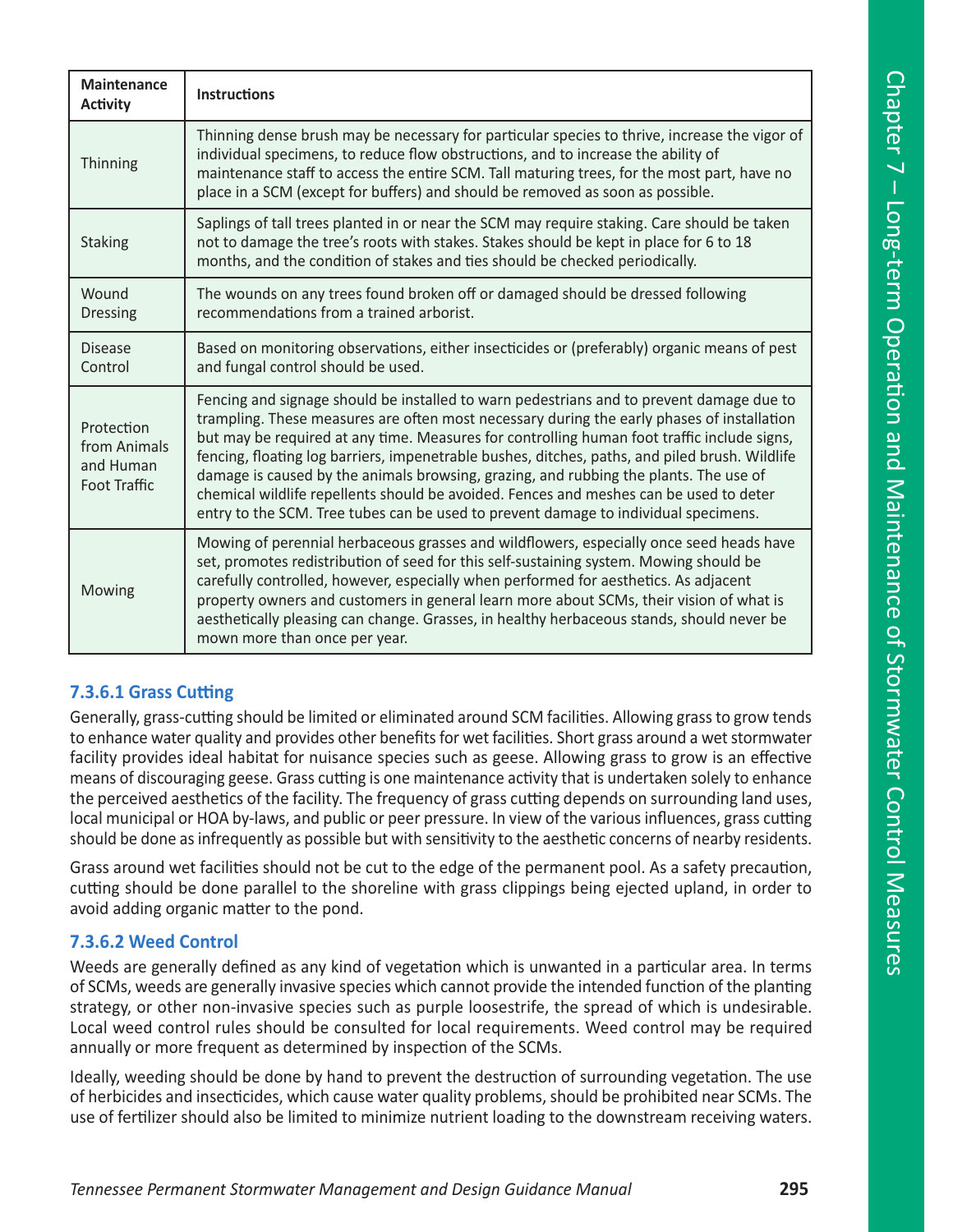### **7.3.7 Plantings**

Upland and flood fringe plantings are generally stable and should not need much maintenance or reestablishment. Shoreline fringe areas are subject to harsher conditions as a result of the frequent wetting and drying associated with this zone. Aquatic plantings are the hardest to establish initially. Typically, vegetation in the aquatic and shoreline fringe zones will require some replanting or enhancement during the first two years of SCM facility operation. Preliminary results of studies of stormwater plantings indicate that a healthy vegetative community will establish if proper conditions are created (although the final set of species may not be those that were originally planted).

Planting methods can be separated into the following three main categories (from terrestrial to aquatic), based on the wetness level and types of vegetation that will grow in these conditions:

- **Upland/Flood Fringe.** The two types of plantings used are herbaceous (ground covers and grasses) and woody vegetation (shrubs and trees). Planting should occur in the spring after groundwater levels have normalized. Ground cover can be installed either by hydroseeding or using a custom seed mix in a nutrient rich medium impregnated in a biodegradable meshlike blanket. Individual shrubs and trees can be planted manually, with openings made in the mesh blanket for each individual plant, if necessary.
- **Shoreline Fringe (Wet Riparian).** Shoreline fringe vegetation should be planted in mid-May to early June but after water levels have subsided to a stable level. Some form of protection of the seed mixture and soil nutrient medium (if required) should be provided in this dynamic zone of water level fluctuation. In order to establish ground cover in this zone, the biodegradable mesh-like blanket suggested for the upland zone is also highly recommended for this zone. Shrubs and trees can be planted through openings created in the mesh blanket.
- **Aquatic Fringe/Shallow Water.** The establishment of plantings in this zone will require greater material handling and growth monitoring, both in the short-term and over the long-term. Emergent vegetation is easily planted by hand if the substrate is suitable (e.g., ideally, a firm substrate with at least 10% organics by volume). Young shoots (rather than rhizomes or corms) are preferable for planting, since these plants are already growing with an established root structure (for early stability). The plants should be at least 10 cm tall, and planting should occur from late May to early June. Sprigs or plugs are preferable for planting emergent plants, since the root material is already contained in a suitable growth medium.

Mature growth should be planted to establish submerged rooted plants (including pondweeds), if planted in late spring to early summer when the mature plants can take advantage of warmer water and sunlight penetration. Plantings in early spring or fall should use vegetative propagules such as turions or rhizome plugs, which can germinate in the spring or over the winter and begin growing in the following growing season.

### **7.3.8 Maintenance of the Aquatic Environment**

An important yet often overlooked aspect of non-routine maintenance of SCMs that maintain a permanent pool of water is the need to regularly monitor and manage conditions to promote a healthy aquatic environment. An indicator of excess nutrients (a common problem) is excessive algae growth in the permanent pool of water. In most cases, such problems can be addressed by encouraging the growth of more desirable aquatic and semi-aquatic vegetation in and around the permanent pool. The plants selected should be tolerant of varying water levels and have a high capacity to incorporate the specific nutrients associated with the problem. If algae proliferation is not addressed, algae-laden water will be washed downstream during rain events and may contribute to nuisance odors and pollution stresses in downstream aquatic habitat.

### **7.3.9 Insect Control**

Ponded water can function as breeding grounds for mosquitoes and other insects. Mosquito problems can be minimized through proper design and maintenance. The most effective control technique for prevention of mosquito breeding is to ensure that permanent impoundments do not develop stagnant areas. SCMs with permanent pools should include a source of steady dry-weather flow. Promptly removing